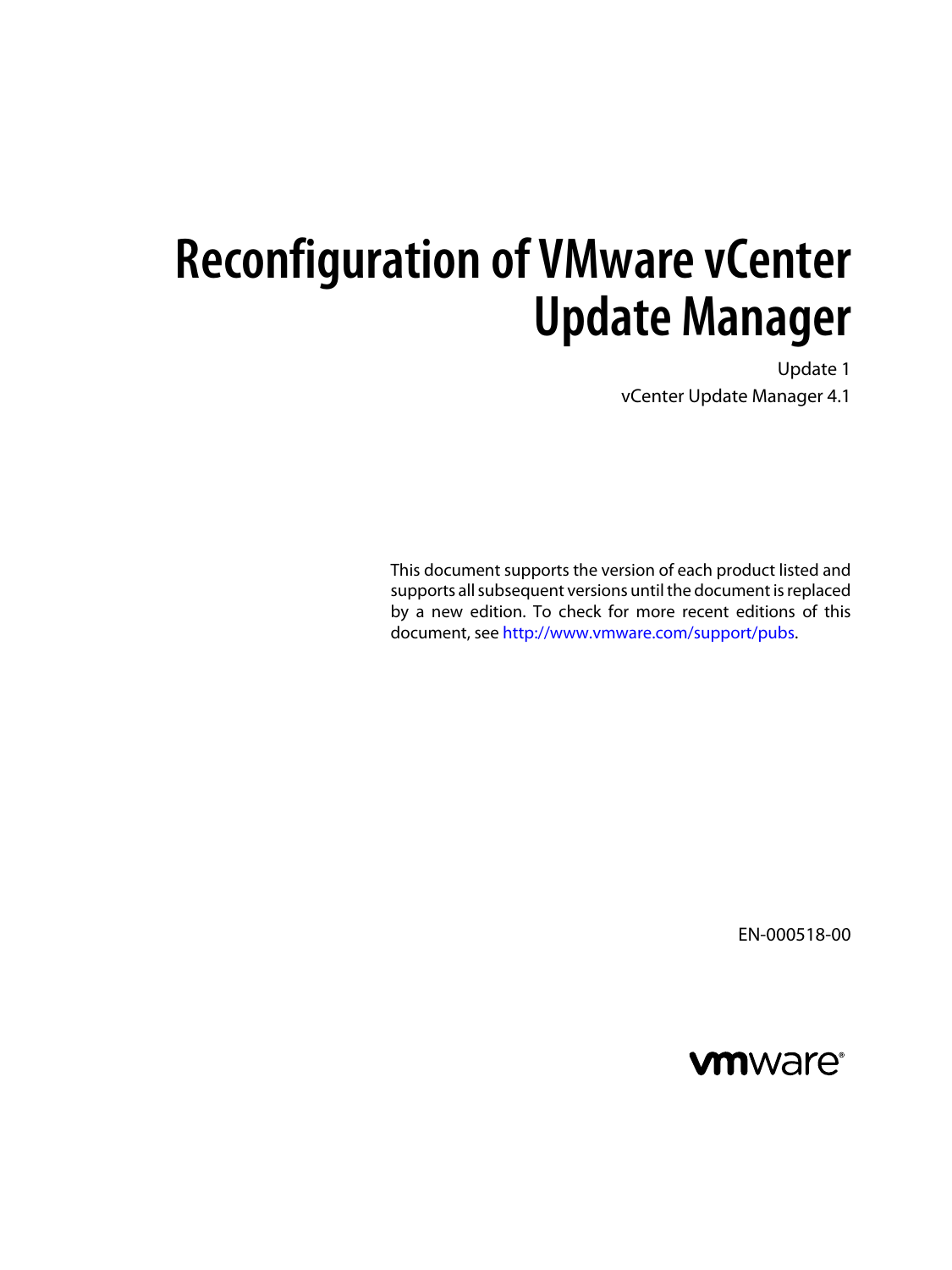You can find the most up-to-date technical documentation on the VMware Web site at:

<http://www.vmware.com/support/>

The VMware Web site also provides the latest product updates.

If you have comments about this documentation, submit your feedback to:

[docfeedback@vmware.com](mailto:docfeedback@vmware.com)

Copyright  $^\circ$  2011 VMware, Inc. All rights reserved. This product is protected by U.S. and international copyright and intellectual property laws. VMware products are covered by one or more patents listed at <http://www.vmware.com/go/patents>. VMware is a registered trademark or trademark of VMware, Inc. in the United States and/or other jurisdictions. All other marks and names mentioned herein may be trademarks of their respective companies.

**VMware, Inc.** 3401 Hillview Ave. Palo Alto, CA 94304 www.vmware.com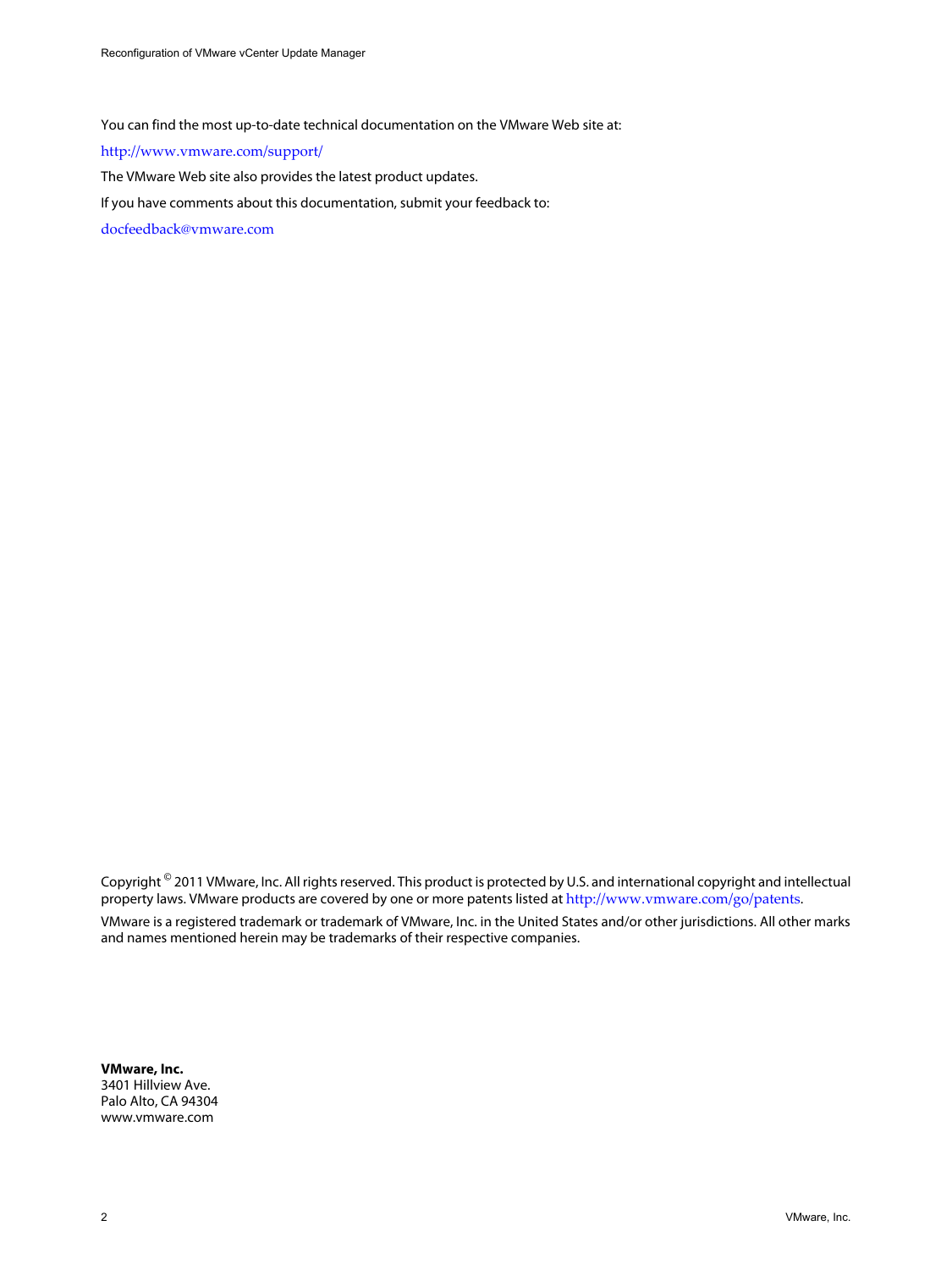## **Contents**

 [Reconfiguration of VMware vCenter Update Manager 5](#page-4-0)

- **1** [Introduction to the Update Manager Utility 7](#page-6-0)
- **2** [Installing the Update Manager Utility](#page-8-0) 9 Ins[tall the Update Manager Server and the Update Manager Utility](#page-8-0) 9 Ins[tall the UMDS and the Update Manager Utility](#page-10-0) 11
- **3** [Using the Update Manager Utility 13](#page-12-0) Sta[rt the Update Manager Utility and Log In](#page-12-0) 13 La[unch the Update Manager Utility with UMDS](#page-13-0) 14 Rec[onfigure the Proxy Settings 14](#page-13-0) Ch[ange the Update Manager Database Connection Settings 14](#page-13-0) Re-[register Update Manager with vCenter Server](#page-14-0) 15 Ch[ange the Update Manger SSL Certificate 15](#page-14-0) Res[tart the Update Manager Service 15](#page-14-0)

[Index 17](#page-16-0)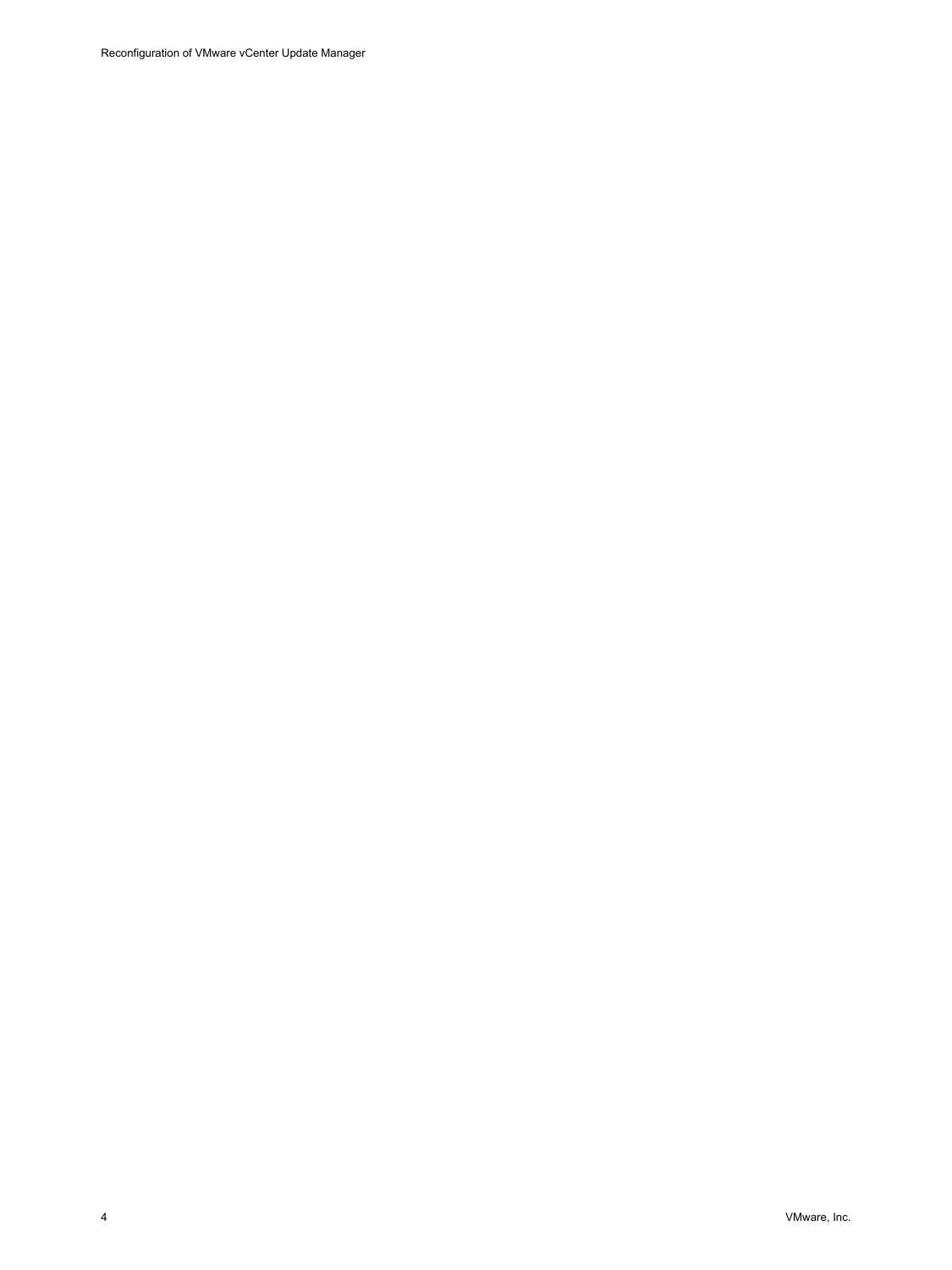<span id="page-4-0"></span>*Reconfiguration of VMware vCenter Update Manager* provides information about configuring VMware® vCenter Update Manager and VMware® vCenter Update Manager Download Service (UMDS) by using the VMware® vCenter Update Manager Utility.

This information provides instructions about changing the database password and proxy authentication, reregistering Update Manager with vCenter Server, and replacing the SSL certificates for Update Manager.

## **Intended Audience**

This information is intended for anyone who wants to reconfigure Update Manager by using the Update Manager Utility. The information is written for experienced Windows or Linux system administrators who are familiar with virtual machine technology, datacenter operations, and Update Manager.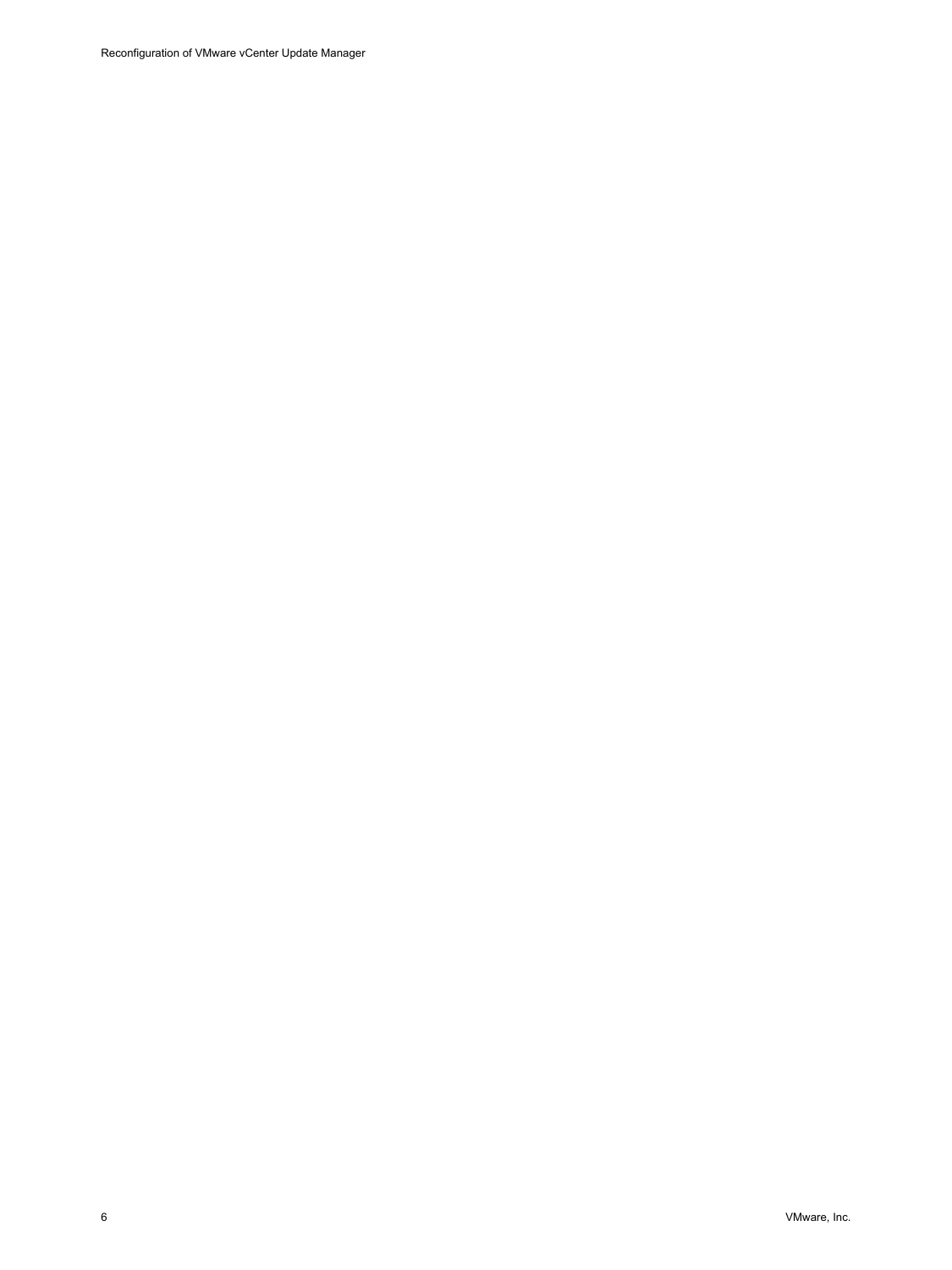## <span id="page-6-0"></span>**Introduction to the Update Manager** Introduction to the Update Manager<br>Utility

The Update Manager Utility is an optional tool for Update Manager that allows you to configure the Update Manager server as well as UMDS after installation.

The Update Manager Utility allows you to reconfigure the following Update Manager settings without the need to reinstall Update Manager and UMDS:

| <b>Proxy settings</b>               | When you install the Update Manager server or the UMDS, you specify the<br>proxy settings. If these settings change after installation, you must reconfigure<br>Update Manager or UMDS to use the newly configured proxy.                                                                                                                                                                                                                                           |
|-------------------------------------|---------------------------------------------------------------------------------------------------------------------------------------------------------------------------------------------------------------------------------------------------------------------------------------------------------------------------------------------------------------------------------------------------------------------------------------------------------------------|
| Database user name and<br>password  | If the database user name and password change after you install the<br>Update Manager server or UMDS, you can reconfigure Update Manager and<br>UMDS without the need to reinstall them.                                                                                                                                                                                                                                                                            |
| <b>vCenter Server IP</b><br>address | When you install the Update Manager server, you register it with the<br>vCenter Server system with which Update Manager will work. Every time the<br>vCenter Server IP is requested, you must provide the IP of the<br>vCenter Server system with which Update Manager is registered. If the IP of<br>the vCenter Server system or Update Manager changes, you must be able to<br>re-register the Update Manager server with the vCenter Server system.             |
| <b>SSL certificate</b>              | You can replace the default Update Manager SSL certificates with either self-<br>signed certificates or certificates signed by a commercial Certificate Authority<br>(CA). You can replace only the SSL certificates that Update Manager uses for<br>communication between the Update Manager server and client components.<br>You cannot replace the SSL certificates that Update Manager uses when you<br>are importing offline bundles or upgrade release files. |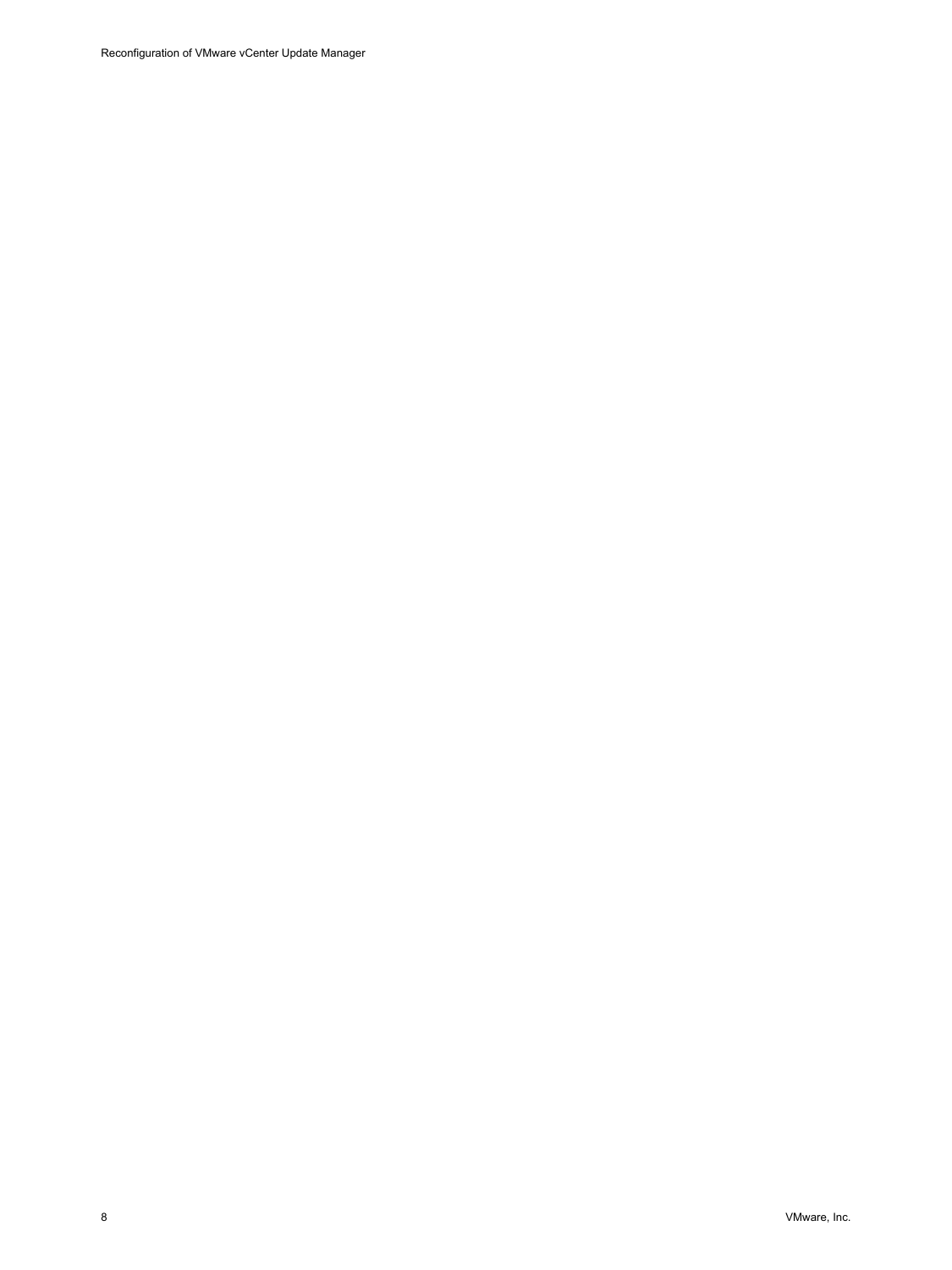# <span id="page-8-0"></span>**Installing the Update Manager Utility 2**

When you install Update Manager or UMDS, the Update Manager Utility is silently installed on your system.

You can install the Update Manager server only on 64-bit operating system platforms, but you can install the UMDS on both 32-bit and 64-bit platforms.

This chapter includes the following topics:

- "Install the Update Manager Server and the Update Manager Utility," on page 9
- ["Install the UMDS and the Update Manager Utility," on page 11](#page-10-0)

## **Install the Update Manager Server and the Update Manager Utility**

When you install the Update Manager server, the Update Manager Utility is installed on your system as an additional component.

You can install the Update Manager server component only on a 64-bit operating system platform.

#### **Prerequisites**

- Verify that Update Manager is connected to a single vCenter Server instance. Update Manager can be installed on the same computer on which vCenter Server is installed or on a different computer.
- Verify that your system meets the installation requirements listed in the *VMware vCenter Update Manager Installation and Administration Guide*.

#### **Procedure**

1 Insert the installer DVD into the DVD drive of the Windows server that will run the Update Manager server, and select **vCenter Update Manager**.

Double-click the autorun.exe file or browse to locate the UpdateManager folder and run the VMware-UpdateManager.exe file.

- 2 Select a language for the installer and click **OK**.
- 3 Review the Welcome page and click **Next**.
- 4 Read the patent agreement and click **Next**.
- 5 Accept the terms in the license agreement and click **Next**.
- 6 Type the vCenter Server IP address or name, its HTTP port, and the administrative account that the Update Manager server will use to connect to the vCenter Server system, and click **Next**.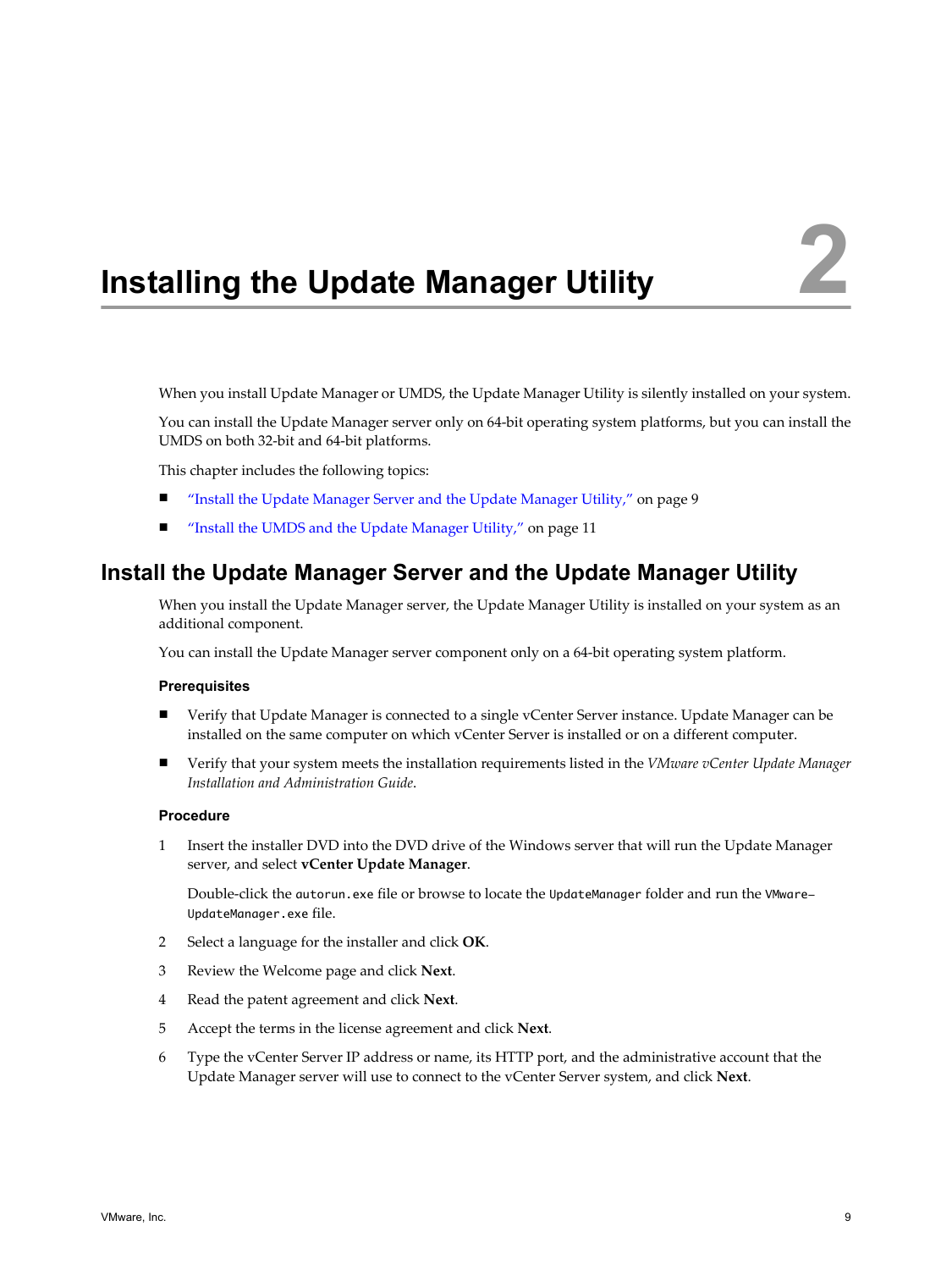- 7 Select the type of database that you want to use and click **Next**.
	- n To use the bundled database, select **Install a Microsoft SQL Server 2005 Express instance (for small scale deployments)**.

This database is suitable for deployments of up to 5 hosts and 50 virtual machines.

n To use an existing database, select **Use an existing supported database** and select a DSN from the drop-down menu.

If the DSN does not use Windows NT authentication, you must specify the user name and password for the DSN.

**IMPORTANT** The DSN must be a 32-bit DSN.

- 8 (Optional) Select the database options.
	- If the system DSN you enter points to an existing Update Manager database with the same schema, choose to leave your existing database or replace it with an empty one.
	- n If the system DSN you specify points to an older schema, on the Database Upgrade page, select **Yes, I want to upgrade my Update Manager database** and **I have taken a backup of the existing Update Manager database**, and click **Next.**
- 9 Select an IP address or a host name from the drop-down menu for the Update Manager instance on the network.

If the computer on which you install Update Manager has one NIC, the Update Manager installer automatically detects the IP address. If the computer has multiple NICs, select the correct IP address or use a DNS name. The DNS name must be resolved from all hosts that this Update Manager will manage.

- 10 Type the Update Manager port settings, select whether you want to configure the proxy settings, and click **Next**.
- 11 (Optional) Provide information about the proxy server and port, specify whether the proxy should be authenticated, and click **Next**.
- 12 Select the Update Manager installation and patch download directories and click **Next**.

If you do not want to use the default locations, click **Change** to browse to a different directory.

13 Click **OK** if a warning about the disk space appears.

This message appears when you try to install Update Manager on a computer that has less than 20GB free space.

- 14 Click **Install** to begin the installation.
- 15 When the installation finishes, click **Finish**.

You completed the installation of the Update Manager server and the Update Manager Utility.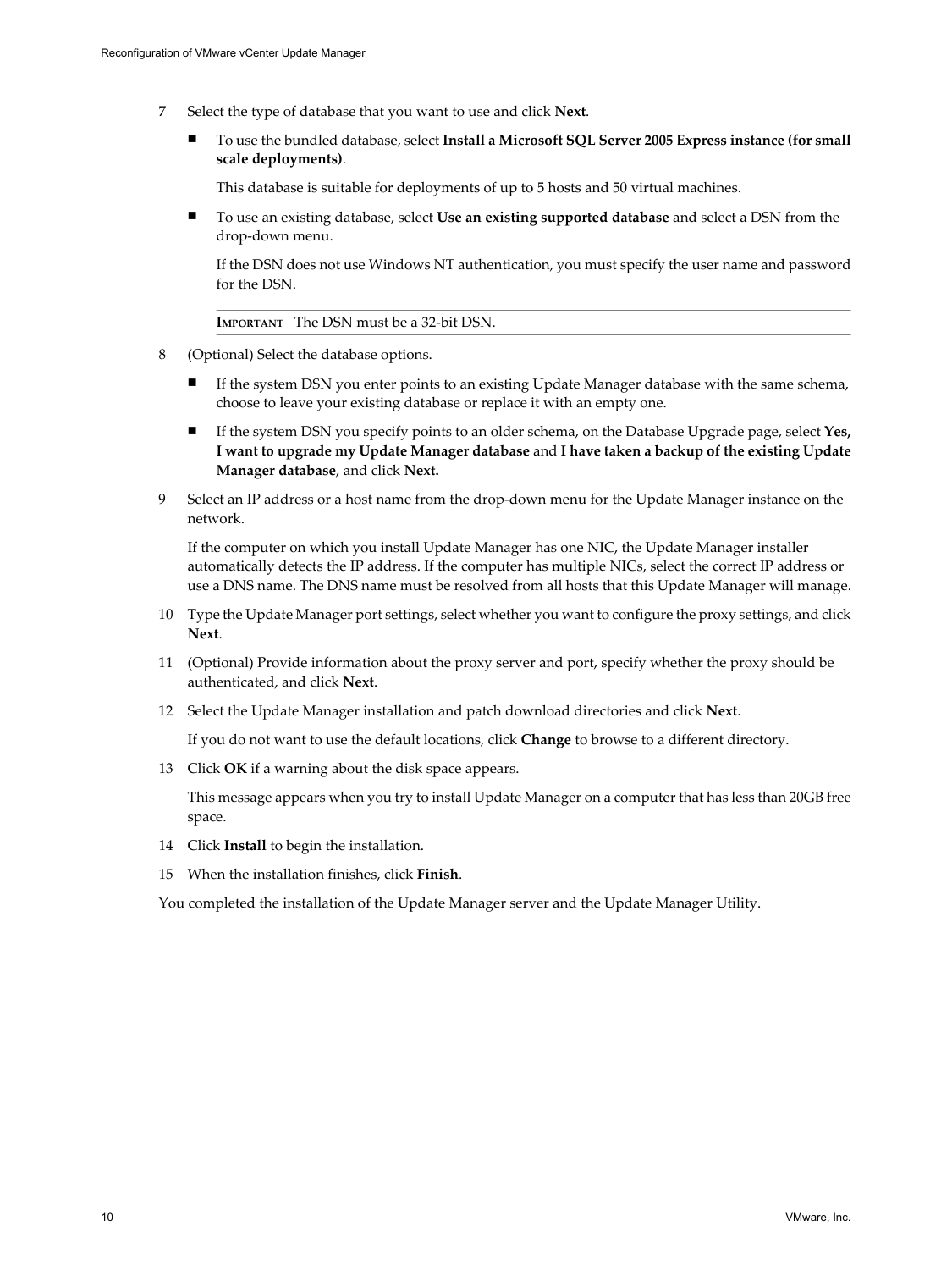## <span id="page-10-0"></span>**Install the UMDS and the Update Manager Utility**

When you install UMDS, the Update Manager Utility is silently installed on your system as an additional component.

#### **Prerequisites**

- Verify that the machine on which you install UMDS has Internet access so that UMDS can download patch metadata and patch binaries.
- Create a database instance and configure it before you install UMDS. If you install UMDS on 64-bit machine, you must configure a 32-bit DSN and test it from ODBC. The database privileges and preparation steps are the same as the ones used for Update Manager. For more information, see *VMware vCenter Update Manager Installation and Administration Guide*.
- UMDS and Update Manager must be installed on different machines.

#### **Procedure**

- 1 Insert the VMware vCenter Update Manager installation DVD into the DVD drive of the Windows server that will host UMDS.
- 2 Browse to the umds folder on the DVD and run the VMware-UMDS.exe file.
- 3 Select the language for the installation and click **OK**.
- 4 Review the Welcome page and click **Next**.
- 5 Read the patent agreement and click **Next**.
- 6 Accept the terms in the license agreement and click **Next**.
- 7 Select the database options and click **Next**.
	- n If you do not have an existing database, select **Install a Microsoft SQL Server 2005 Express instance (for small scale deployments)**.
	- n If you want to use an existing database, select **Use an existing supported database** and select your database from the list of DSNs. If the DSN does not use Windows NT authentication, enter the user name and password for the DSN.
- 8 Type the UMDS proxy settings and click **Next**.
- 9 Select the UMDS installation and patch download directories and click **Next**.

If you do not want to use the default locations, you can click **Change** to browse to a different directory.

- 10 In the warning message about the disk free space, click **OK**.
- 11 Click **Install** to begin the installation.
- 12 Click **Finish**.

UMDS and the Update Manager Utility are installed on your system.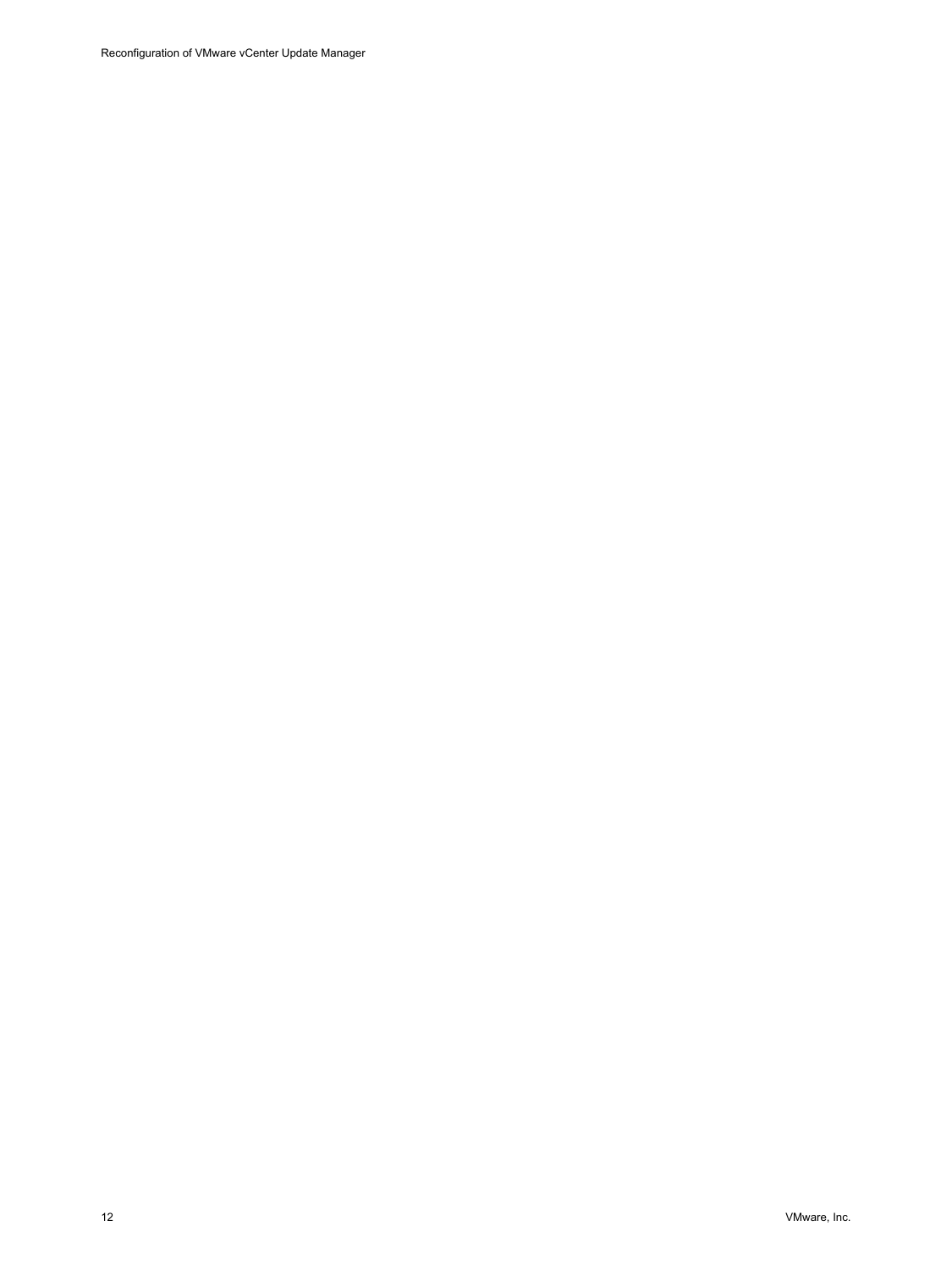# <span id="page-12-0"></span>**Using the Update Manager Utility 3**

By using the Update Manager Utility, you can change the database connection settings and proxy authentication, re-register Update Manager with vCenter Server, and replace the SSL certificate.

This chapter includes the following topics:

- "Start the Update Manager Utility and Log In," on page 13
- *"Launch the Update Manager Utility with UMDS,"* on page 14
- **n** ["Reconfigure the Proxy Settings," on page 14](#page-13-0)
- ["Change the Update Manager Database Connection Settings," on page 14](#page-13-0)
- ["Re-register Update Manager with vCenter Server," on page 15](#page-14-0)
- ["Change the Update Manger SSL Certificate," on page 15](#page-14-0)
- **n** ["Restart the Update Manager Service," on page 15](#page-14-0)

## **Start the Update Manager Utility and Log In**

To use the Update Manager Utility, you must start the utility and log in.

#### **Prerequisites**

- Make sure that you have local administrative credentials for the machine on which the Update Manager server is installed.
- Stop the Update Manager service.

#### **Procedure**

- 1 Log in as an administrator to the machine on which the Update Manager server is installed.
- 2 Navigate to the Update Manager installation directory.

The default location is C:\Program Files (x86)\VMware\Infrastructure\Update Manager.

- 3 Double-click the VMwareUpdateManagerUtility.exe file.
- 4 Type the vCenter Server machine IP address or host name and the administrative credentials to the vCenter Server system.
- 5 Click **Login**.

You successfully logged in to the Update Manager Utility.

#### **What to do next**

Use the Update Manager Utility to reconfigure the Update Manager server.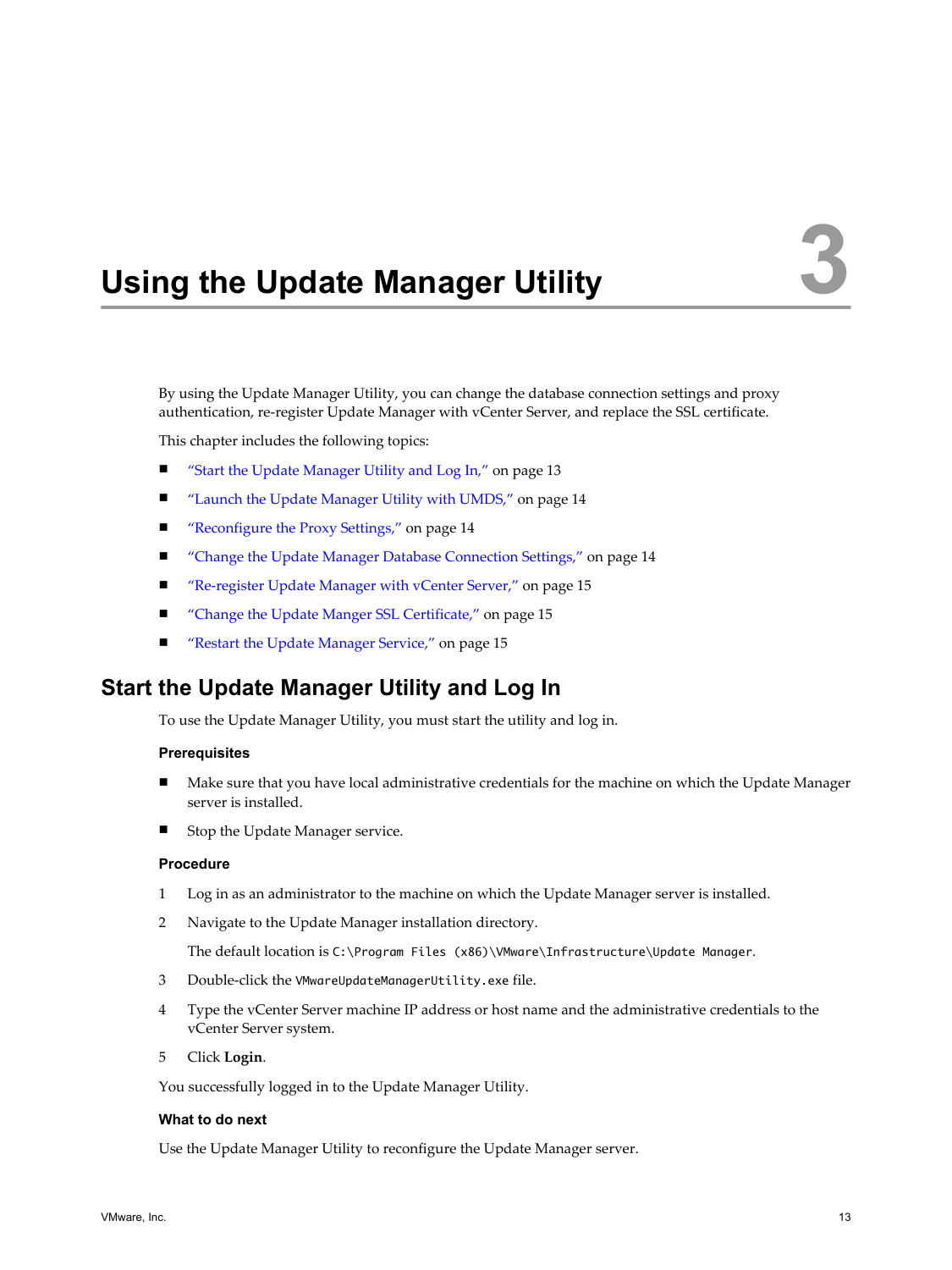## <span id="page-13-0"></span>**Launch the Update Manager Utility with UMDS**

To use the Update Manager Utility with UMDS, you must log in to the machine on which UMDS is installed.

#### **Procedure**

- 1 Log in as an administrator to the machine where the UMDS is installed.
- 2 Navigate to the UMDS installation directory.

The default location is C:\Program Files (x86)\VMware\Infrastructure\Update Manager.

3 Double-click the VMwareUpdateManagerUtility.exe file.

You successfully logged in to the Update Manager Utility.

#### **What to do next**

Use the Update Manager Utility to reconfigure UMDS.

## **Reconfigure the Proxy Settings**

If your system proxy settings change after you have installed the Update Manager server or UMDS, you must reconfigure the Update Manager server and UMDS to use the new proxy settings.

#### **Prerequisites**

Stop the Update Manager service.

#### **Procedure**

- 1 In the Options pane of the Update Manager Utility, click **Proxy Settings**.
- 2 In the Configurations pane, select the **Use Proxy** check box.
- 3 Type the proxy server settings and the credentials used for the proxy authentication.
- 4 Click **Apply**.
- 5 Restart the Update Manager service.

The Update Manager server and UMDS are reconfigured to use the new proxy settings.

## **Change the Update Manager Database Connection Settings**

You can specify a different user name and password for the Update Manager or UMDS database connection.

**IMPORTANT** If you are using an Oracle database for Update Manager or UMDS, you can change only the database password.

#### **Prerequisites**

- Verify that the ODBC connection to the database works fine before you change the database connection settings.
- Stop the Update Manager service.

#### **Procedure**

- 1 In the Options pane of the Update Manager Utility, click **Database Settings**.
- 2 In the Configurations pane, type the new user name and password for the DSN.
- 3 Type the password again in the **Confirm Password** text box.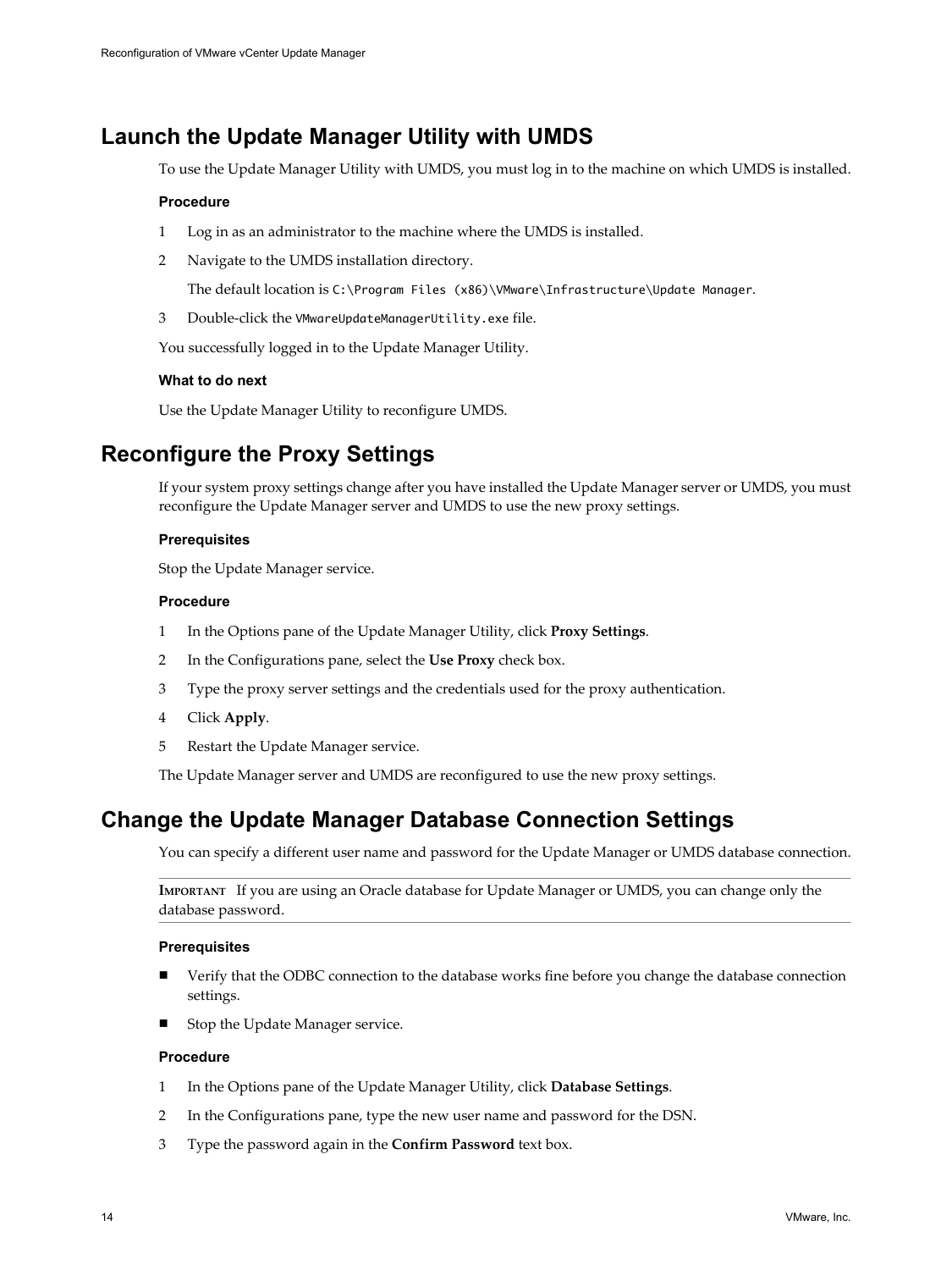- <span id="page-14-0"></span>4 Click **Apply**.
- 5 Restart the Update Manager service.

## **Re-register Update Manager with vCenter Server**

You might need to re-register Update Manager with vCenter Server in certain situations, for example when the IP address of vCenter Server or Update Manager changes.

#### **Prerequisites**

Stop the Update Manager service.

#### **Procedure**

- 1 In the Options pane of the Update Manager Utility, click **Re-register to vCenter Server**.
- 2 In the Configurations pane, provide the connection and authentication details.
	- a In the **vCenter Server IP Address or Name** text box, type the new IP address or host name of the vCenter Server system.
	- b In the **User Name** and the **Password** text boxes, type the administrator user name and password for the vCenter Server system.
- 3 Click **Apply**.
- 4 Restart the Update Manager service.

The Update Manager server is re-registered to the reconfigured vCenter Server system.

## **Change the Update Manger SSL Certificate**

You can change the SSL certificate that Update Manager uses to authenticate against vCenter Server.

#### **Prerequisites**

Stop the Update Manager service.

#### **Procedure**

- 1 In the Options pane of the Update Manager Utility, click **SSL Certificate**.
- 2 In the Configurations pane, follow the provided procedure.
- 3 Select the **Followed and verified the steps** check box.
- 4 Click **Apply**.
- 5 Restart the Update Manager service.

You changed the SSL certificate that Update Manager uses to authenticate against vCenter Server.

## **Restart the Update Manager Service**

In certain cases, such as when you change the network connectivity settings, you must restart the Update Manager service.

#### **Procedure**

- 1 Log in as the administrator to the machine on which the Update Manager server component is installed.
- 2 Right-click **My Computer** and click **Manage**.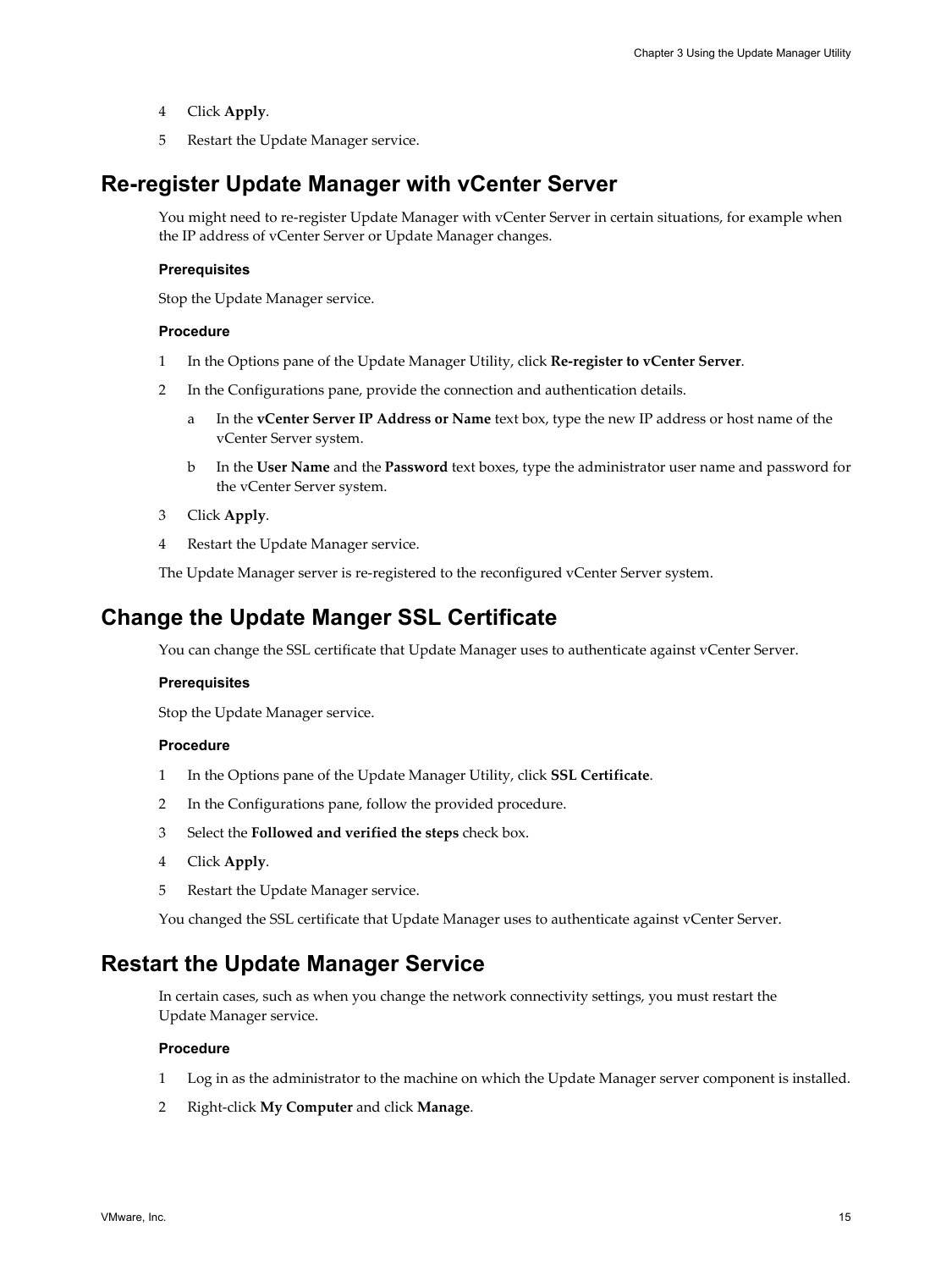- 3 In the left pane of the Computer Management window, expand **Services and Applications** and click **Services**.
- 4 In the right pane, right-click **VMware vCenter Update Manager Service** and select **Restart**.

The service restarts on the local computer.